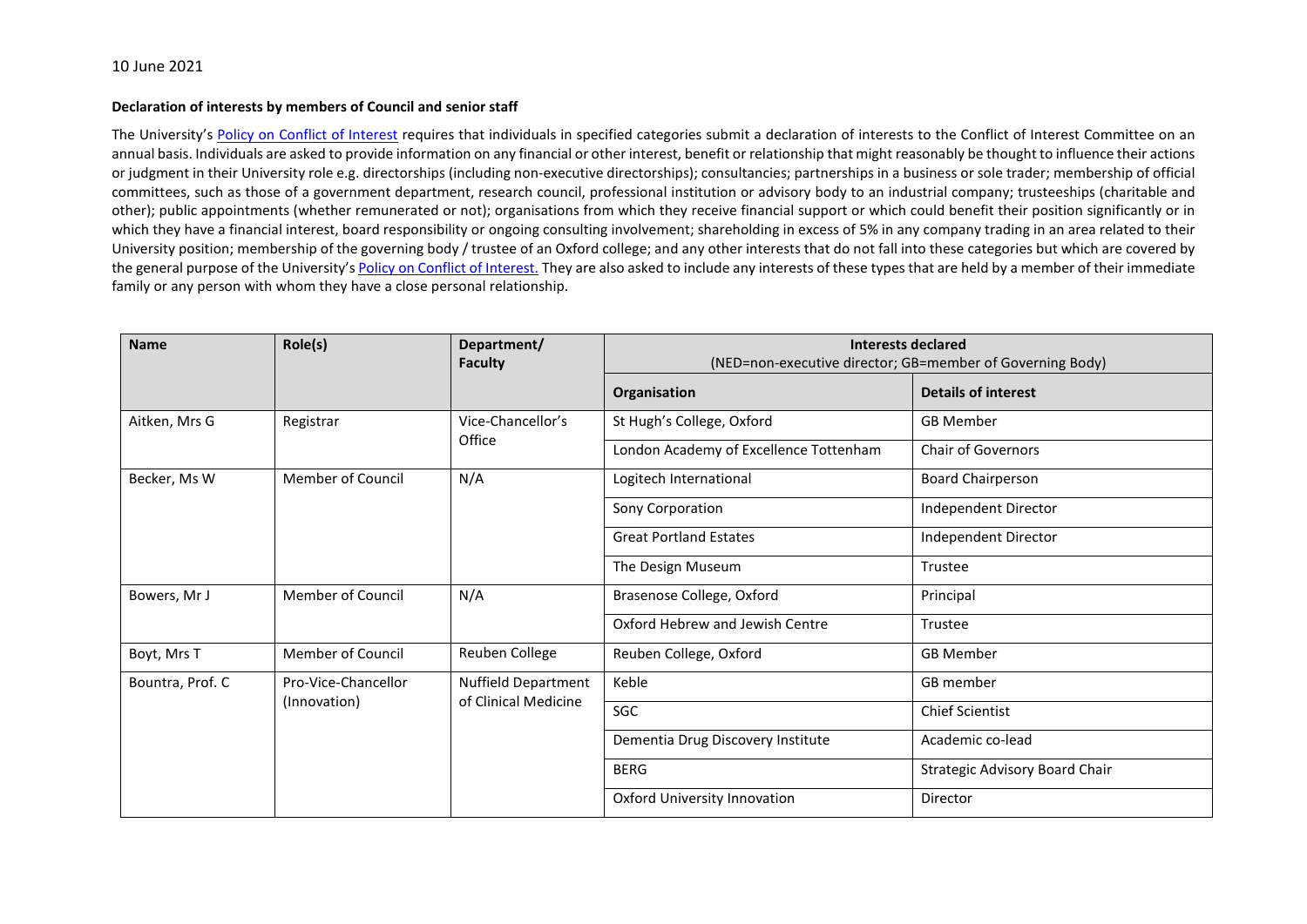| <b>Name</b>          | Role(s)           | Department/<br><b>Faculty</b>               | <b>Interests declared</b><br>(NED=non-executive director; GB=member of Governing Body)             |                                                                           |
|----------------------|-------------------|---------------------------------------------|----------------------------------------------------------------------------------------------------|---------------------------------------------------------------------------|
|                      |                   |                                             | Organisation                                                                                       | <b>Details of interest</b>                                                |
|                      |                   |                                             | NovoNordisk                                                                                        | Consultant                                                                |
|                      |                   |                                             | Scenic                                                                                             | Consultant                                                                |
|                      |                   |                                             | Helixmith                                                                                          | Consultant                                                                |
| Collins, Prof. Sir R | Member of Council | Nuffield Department<br>of Population Health | St John's College, Oxford                                                                          | <b>GB Member</b>                                                          |
|                      |                   |                                             | <b>UK Biobank</b>                                                                                  | CEO / PI                                                                  |
|                      |                   |                                             | Oxford Playhouse                                                                                   | Trustee                                                                   |
| Coulson, Prof. T     | Member of Council | Zoology                                     | Jesus College, Oxford                                                                              | <b>GB Member</b>                                                          |
|                      |                   |                                             | John Wiley and Sons                                                                                | Executive Editor of Ecology Letters                                       |
| Deverell, Sir C      | Member of Council | N/A                                         | <b>Deverell Innovation Ventures</b>                                                                | <b>Executive Chairman</b>                                                 |
|                      |                   |                                             | NightDragon Security                                                                               | Venture Partner                                                           |
|                      |                   |                                             | Dataminr Inc                                                                                       | Advisor                                                                   |
|                      |                   |                                             | Nodes and Links                                                                                    | <b>NED</b>                                                                |
|                      |                   |                                             | Percy Hobart Fellowship                                                                            | Co-founder                                                                |
|                      |                   |                                             | <b>Smart Government Commission</b>                                                                 | Member                                                                    |
|                      |                   |                                             | <b>Creative Destruction Labs - Oxford</b>                                                          | Associate                                                                 |
| Eidinow, Fra' J.     | Member of Council | Classics                                    | Merton College, Oxford                                                                             | <b>GB Fellow</b>                                                          |
|                      |                   |                                             | St Benet's Hall, Oxford                                                                            | Fellow                                                                    |
|                      |                   |                                             | Merton College No.1 Limited                                                                        | Director                                                                  |
|                      |                   |                                             | Newman Trust                                                                                       | Trustee                                                                   |
|                      |                   |                                             | The Sovereign Military and Hospitaller Order<br>of St John of Jerusalem, of Rhodes and of<br>Malta | Professed brother in solemn vows in the<br><b>Grand Priory of England</b> |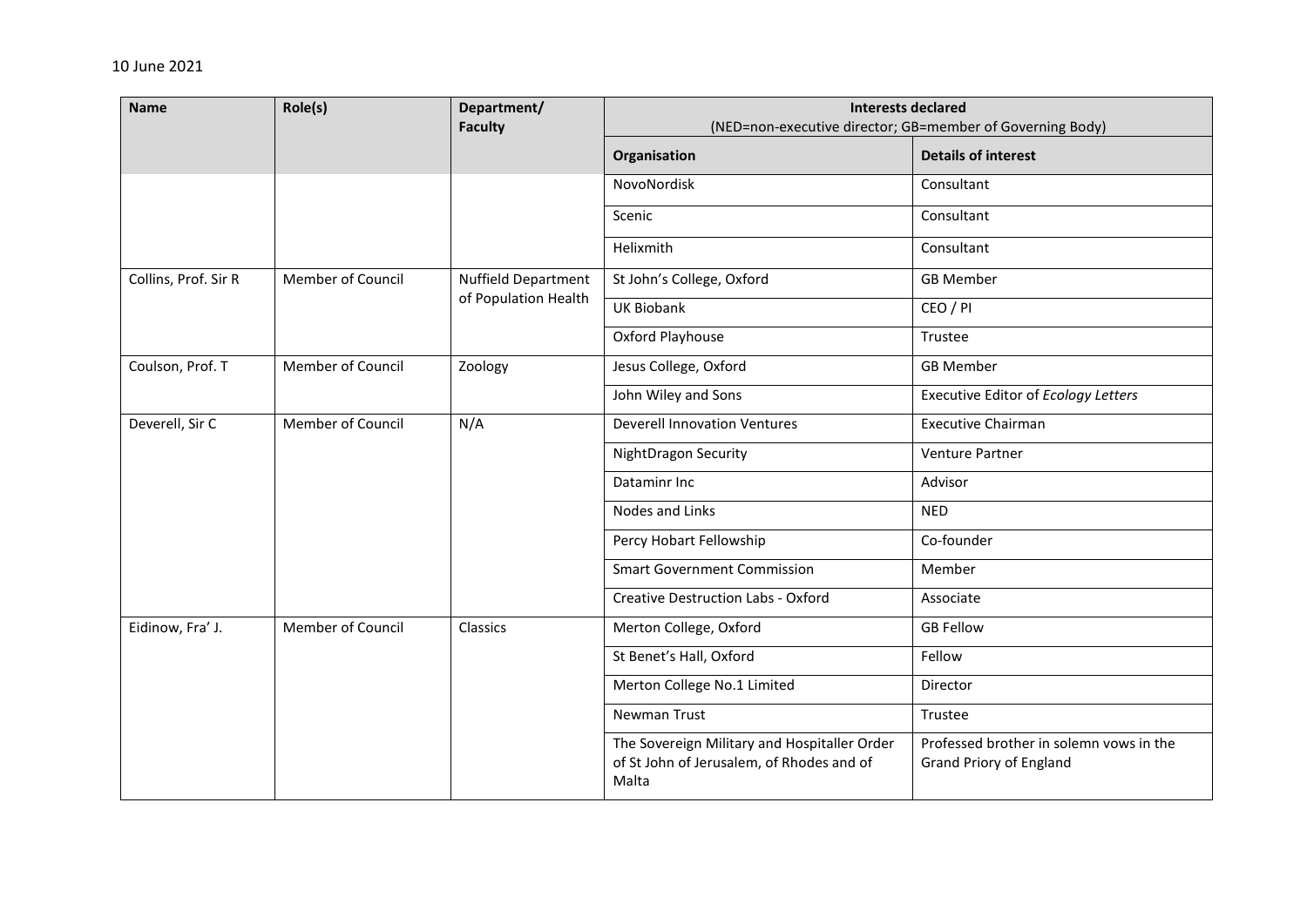| <b>Name</b>      | Role(s)                                                             | Department/<br><b>Faculty</b> | <b>Interests declared</b><br>(NED=non-executive director; GB=member of Governing Body)                              |                                                                             |
|------------------|---------------------------------------------------------------------|-------------------------------|---------------------------------------------------------------------------------------------------------------------|-----------------------------------------------------------------------------|
|                  |                                                                     |                               | Organisation                                                                                                        | <b>Details of interest</b>                                                  |
|                  |                                                                     |                               | The Grand Priory of Blessed Adrian Fortescue<br>of The Order of Malta Trust                                         | Member, as a member of the Chapter of the<br><b>Grand Priory of England</b> |
|                  |                                                                     |                               | The Oxford Companions of the Order of Malta<br>(part of The Association Of British Members<br>of The Order of Malta | Senior Member                                                               |
|                  |                                                                     |                               | The Duke of Somerset's Estates                                                                                      | Trustee of family trusts                                                    |
|                  |                                                                     |                               | Witham Water LLP                                                                                                    | Designated member (as a Trustee of the<br>Duke of Somerset's Estates)       |
|                  |                                                                     |                               | Faculty of Arts, Radboud Universiteit<br>Nijmegen                                                                   | Visiting Scholar                                                            |
| Essler, Prof. F  | Member of Council                                                   | Physics                       | Worcester College, Oxford                                                                                           | <b>GB Member</b>                                                            |
| Gann, Prof. D    | Pro-Vice-Chancellor<br>(Development and<br><b>External Affairs)</b> | Vice-Chancellor's<br>Office   | Oxford University Development (North<br>America), Inc.                                                              | Board, Chair                                                                |
|                  |                                                                     |                               | UK Atomic Energy Authority (UKAEA)                                                                                  | Board, Chair                                                                |
|                  |                                                                     |                               | Directa Plus Ltd                                                                                                    | Non-executive Director                                                      |
|                  |                                                                     |                               | VenCAP International plc                                                                                            | Non-executive Director                                                      |
|                  |                                                                     |                               | Aiglon College, Switzerland                                                                                         | Non-executive Director                                                      |
|                  |                                                                     |                               | NEC (EMEA) Advisory Panel                                                                                           | Member                                                                      |
|                  |                                                                     |                               | Government Innovation Expert Group                                                                                  | Member                                                                      |
|                  |                                                                     |                               | London Symphony Orchestra (LSO) Advisory<br>Council                                                                 | Member                                                                      |
|                  |                                                                     |                               | Royal Academy of Engineering Working Group<br>on Resilience                                                         | Member                                                                      |
| Gillingham, Ms K | Interim Director of                                                 | Finance                       | Oxford Said Business School Limited                                                                                 | Director                                                                    |
|                  | Finance                                                             |                               | North Oxford Shared College Services Limited                                                                        | Director                                                                    |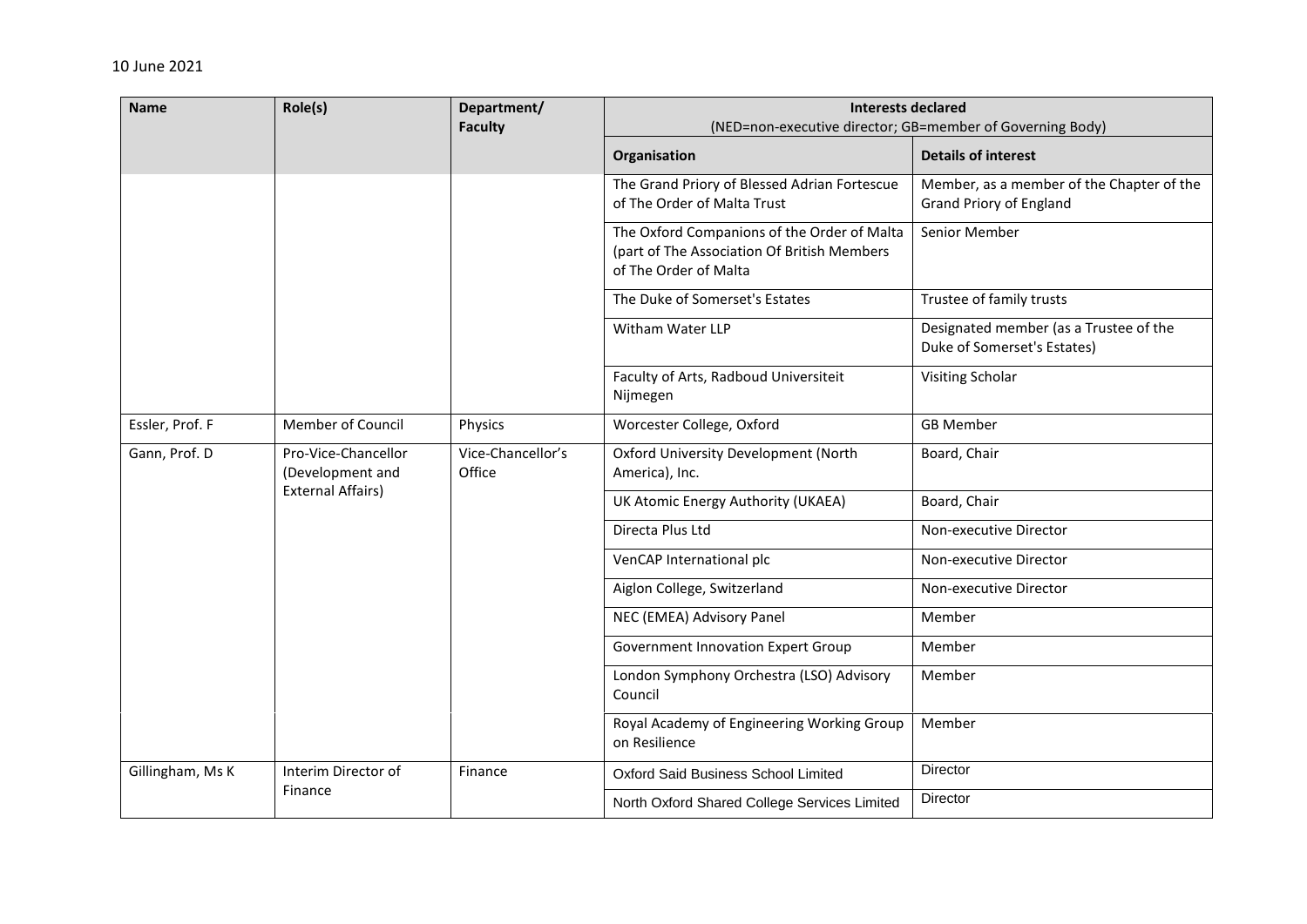| <b>Name</b>    | Role(s)             | Department/<br><b>Faculty</b> | <b>Interests declared</b><br>(NED=non-executive director; GB=member of Governing Body) |                                         |  |
|----------------|---------------------|-------------------------------|----------------------------------------------------------------------------------------|-----------------------------------------|--|
|                |                     |                               | Organisation                                                                           | <b>Details of interest</b>              |  |
|                |                     |                               | <b>River Learning Trust</b>                                                            | <b>Trustee</b>                          |  |
|                |                     |                               |                                                                                        |                                         |  |
| Grant, Prof. P | Pro-Vice-Chancellor | Vice-Chancellor's             | St Catherine's College, Oxford                                                         | <b>GB Member</b>                        |  |
|                | (Research)          | Office                        | Rolls-Royce plc                                                                        | Scientific Advisory Committee, Chair    |  |
|                |                     |                               | Constellium CRV                                                                        | Scientific Council Member               |  |
|                |                     |                               | Oxfordshire Local Economic Partnership<br>(OXLEP) board                                | Director                                |  |
|                |                     |                               | Alan Turing Institute                                                                  | <b>University Partners Board Member</b> |  |
|                |                     |                               | <b>EPSRC Strategic Partnership</b>                                                     | Member                                  |  |
|                |                     |                               | LERU Vice-Rectors for Research Policy Group                                            | Member                                  |  |
|                |                     |                               | Oxford Cambridge Arc Universities Group                                                | Director                                |  |
|                |                     |                               | Rosalind Franklin Institute                                                            | Member Representative                   |  |
|                |                     |                               | Russell Group PVC Research Group                                                       | Member                                  |  |
|                |                     |                               | Russell Group EU Advisory Board                                                        | Member                                  |  |
|                |                     |                               | Science and Engineering South (SES)<br><b>Executive Meeting</b>                        | Member                                  |  |
|                |                     |                               | Sir Henry Royce Institute                                                              | <b>Governing Board Member</b>           |  |
| Harman, Mr C   | Member of Council   | N/A                           | J. P. Morgan Cazenove                                                                  | Vice-Chairman                           |  |
|                |                     |                               | Peters Fraser & Dunlop                                                                 | Non-executive Chairman                  |  |
|                |                     |                               | Klein Constantia Winery                                                                | Director                                |  |
|                |                     |                               | <b>Oxford University Endowment Management</b><br>(OUem)                                | Non-executive Director                  |  |
| Hobbs, Prof. R | Member of Council   |                               | Harris Manchester College, Oxford                                                      | <b>GB Member</b>                        |  |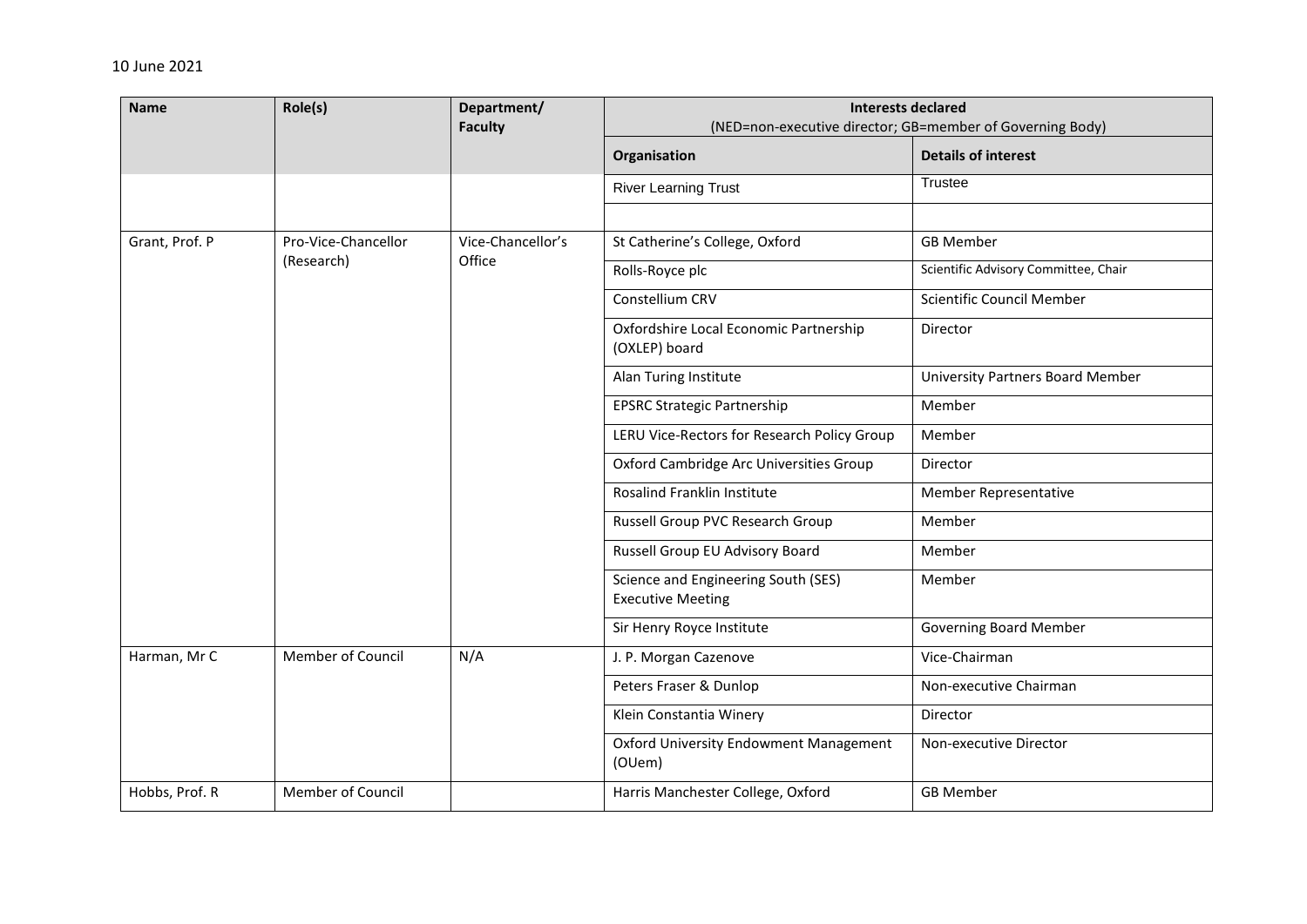| <b>Name</b>      | Role(s)                         | Department/<br><b>Faculty</b>               | <b>Interests declared</b><br>(NED=non-executive director; GB=member of Governing Body) |                                          |
|------------------|---------------------------------|---------------------------------------------|----------------------------------------------------------------------------------------|------------------------------------------|
|                  |                                 |                                             | Organisation                                                                           | <b>Details of interest</b>               |
|                  |                                 | <b>Primary Care Health</b>                  | Primary Care Research Trust                                                            | Director, Trustee                        |
|                  |                                 | Sciences                                    | <b>Primary Care Consulting Ltd</b>                                                     | Director                                 |
|                  |                                 |                                             | Oxford University Property Development Ltd                                             | Director                                 |
|                  |                                 |                                             | NIHR ARC, Oxford Thames Valley                                                         | Director                                 |
| Howison, Prof. S | <b>Head of Division</b>         | Mathematical,                               | Christ Church College, Oxford                                                          | <b>GB Member</b>                         |
|                  | Member of Council               | Physical & Life<br><b>Sciences Division</b> | Oxford Advanced Research Centres Limited                                               | <b>NED</b>                               |
| Johnson, Dr D    | <b>Member of Council</b>        | Education                                   | St Anthony's College, Oxford                                                           | <b>GB Fellow</b>                         |
|                  | Junior Proctor                  |                                             | <b>Oxford Education Analytics</b>                                                      | Director                                 |
|                  |                                 |                                             | <b>Residential Property Tribunal Service</b>                                           | Lay judge                                |
| Johnson, Prof. G | Member of Council               | History of Art                              | Christ Church College, Oxford                                                          | <b>GB Member</b>                         |
|                  |                                 |                                             | UK Bureau (committee) of the Comité<br>International de l'Histoire de l'Art (CIHA)     | <b>Titular Member</b>                    |
|                  |                                 |                                             | <b>Amsterdam University Press</b>                                                      | Editorial Board Member for a book series |
|                  |                                 |                                             | Art History academic journal                                                           | Member of editorial board                |
|                  |                                 |                                             | Park Town Trust                                                                        | <b>Charity Trustee</b>                   |
|                  |                                 |                                             | University and College Union                                                           | Member                                   |
| Kroll, Mr N      | Member of Council<br>(External) | N/A                                         | Nothing to declare                                                                     |                                          |
| Lahiri, Prof. A  | Member of Council               | Linguistics, Philology<br>and Phonetics     | Somerville College, Oxford                                                             | <b>GB Member</b>                         |
| Lange, Dr B      | Member of Council<br>Assessor   | Law                                         | Wolfson College, Oxford                                                                | <b>GB Fellow</b>                         |
| Nobre, Prof. K   | Member of Council               | Experimental<br>Psychology                  | St Catherine's College, Oxford                                                         | <b>GB Fellow</b>                         |
|                  |                                 |                                             | New College, Oxford                                                                    | <b>Honorary Fellow</b>                   |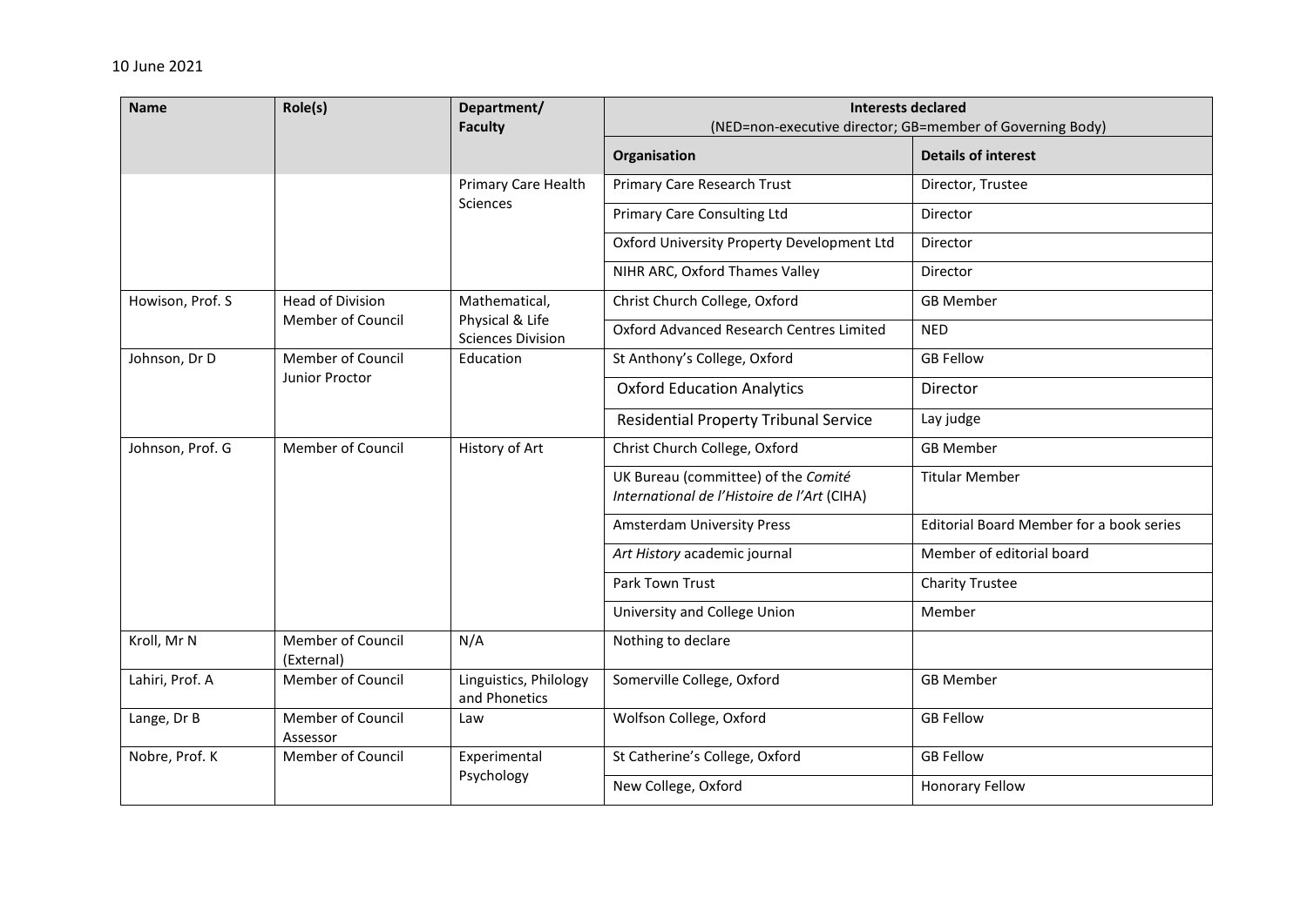| <b>Name</b>         | Role(s)                              | Department/<br><b>Faculty</b> | <b>Interests declared</b><br>(NED=non-executive director; GB=member of Governing Body) |                              |
|---------------------|--------------------------------------|-------------------------------|----------------------------------------------------------------------------------------|------------------------------|
|                     |                                      |                               | Organisation                                                                           | <b>Details of interest</b>   |
|                     |                                      |                               | Northwestern University, Chicago                                                       | Adjunct Professor            |
| O'Brien, Prof. K    | Head of Division                     | <b>Humanities Division</b>    | University College, Oxford                                                             | <b>GB Fellow</b>             |
|                     | Member of Council                    |                               | <b>Princeton University Press</b>                                                      | <b>Advisory Board</b>        |
|                     |                                      |                               | Chawton House                                                                          | Trustee                      |
|                     |                                      |                               | <b>Rhodes Trust</b>                                                                    | Trustee                      |
|                     |                                      |                               | Peterhouse, Cambridge                                                                  | <b>Honorary Fellow</b>       |
| Ovenden, Mr R       | Member of Council                    | <b>Bodleian Libraries</b>     | <b>Balliol College, Oxford</b>                                                         | <b>GB Member</b>             |
|                     |                                      |                               | Photography Oxford                                                                     | Trustee                      |
|                     |                                      |                               | Council on Library and Information Resources                                           | Board member                 |
|                     |                                      |                               | Agency for the Legal Deposit Libraries                                                 | Director                     |
|                     |                                      |                               | Legal Deposit Librarians' Group                                                        | Member                       |
| Prout, Dr D         | Pro-Vice-Chancellor                  | Vice-Chancellor's             | Queens College, Oxford                                                                 | <b>GB Fellow</b>             |
|                     | (Planning and Resources)             | Office                        | <b>Oxford University Clinics LLP</b>                                                   | Director                     |
|                     |                                      |                               | Oxford University Property Development Ltd                                             | Director                     |
|                     |                                      |                               | Radioactive Waste Management                                                           | <b>NED</b>                   |
| Richardson, Prof. L | Vice-Chancellor<br>Member of Council | Vice-Chancellor's<br>Office   | Carnegie Corporation of New York                                                       | Trustee                      |
|                     |                                      |                               | <b>Booker Prize Foundation</b>                                                         | Trustee                      |
|                     |                                      |                               | Central European University                                                            | Trustee                      |
|                     |                                      |                               | <b>Sutton Trust</b>                                                                    | Trustee                      |
|                     |                                      |                               | Laidlaw Trust                                                                          | Trustee                      |
|                     |                                      |                               | <b>Russell Group</b>                                                                   | <b>Board Member</b>          |
| Rumsey, Ms L        | Member of Council                    | English                       | Mansfield College, Oxford                                                              | <b>GB Fellow and Trustee</b> |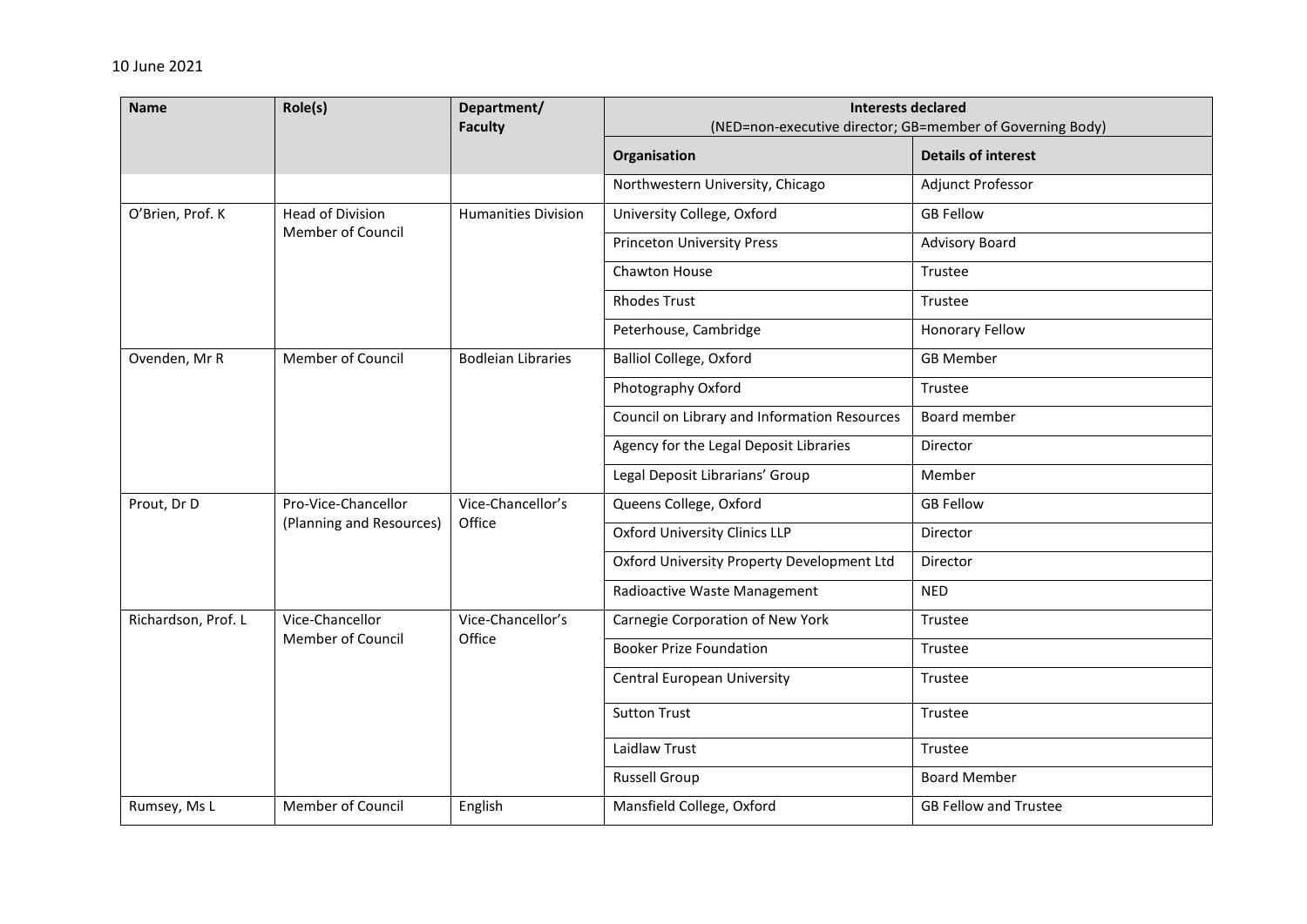| <b>Name</b>               | Role(s)                                                                         | Department/<br><b>Faculty</b>                                                                       | <b>Interests declared</b><br>(NED=non-executive director; GB=member of Governing Body) |                            |  |
|---------------------------|---------------------------------------------------------------------------------|-----------------------------------------------------------------------------------------------------|----------------------------------------------------------------------------------------|----------------------------|--|
|                           |                                                                                 |                                                                                                     | Organisation                                                                           | <b>Details of interest</b> |  |
|                           | Senior Proctor                                                                  |                                                                                                     |                                                                                        |                            |  |
| Sánchez-Ancochea,         | Member of Council                                                               | Department of<br>International<br>Development and<br>Oxford School of<br>Global and Area<br>Studies | St Antony's College, Oxford                                                            | <b>GB Fellow</b>           |  |
| Prof. D                   |                                                                                 |                                                                                                     | Oxford Analytica                                                                       | Region Head                |  |
|                           |                                                                                 |                                                                                                     | <b>World Bank</b>                                                                      | Consultant                 |  |
|                           |                                                                                 |                                                                                                     | UN Development Program (UNDP)                                                          | Consultant                 |  |
|                           |                                                                                 |                                                                                                     | Economic Commission for Latin America and<br>the Caribbean (ECLAC)                     | Consultant                 |  |
| Screaton, Prof. G         | <b>Head of Division</b><br>Member of Council                                    | <b>Medical Sciences</b><br><b>Division</b>                                                          | Green Templeton College, Oxford                                                        | Fellow                     |  |
|                           |                                                                                 |                                                                                                     | Vaccine Scientific Advisory Board, GSK                                                 | Consultant                 |  |
|                           |                                                                                 |                                                                                                     | Jenner Vaccine Foundation                                                              | Trustee                    |  |
|                           |                                                                                 |                                                                                                     | Oxford University Hospitals FT Board                                                   | <b>NED</b>                 |  |
|                           |                                                                                 |                                                                                                     | <b>Oxford University Clinics LLP</b>                                                   | <b>NED</b>                 |  |
| Trefethen, Prof. A        | Member of Council<br>Pro-Vice-Chancellor<br>(Gardens, Libraries and<br>Museums) | Vice-Chancellor's<br>Office<br><b>IT Services</b>                                                   | St Cross College, Oxford                                                               | <b>GB Fellow</b>           |  |
|                           |                                                                                 |                                                                                                     | <b>JISC</b>                                                                            | Board Vice-Chair           |  |
|                           |                                                                                 |                                                                                                     | <b>UK Statistics Authority Board</b>                                                   | Member                     |  |
|                           |                                                                                 |                                                                                                     | <b>UKSA Regulation Committee</b>                                                       | Chair                      |  |
|                           |                                                                                 |                                                                                                     | FableData                                                                              | <b>NED</b>                 |  |
|                           |                                                                                 |                                                                                                     | STFC Technology and Accelerator Advisory<br>Board (TAAB)                               | Member                     |  |
| Whatmore, Prof.<br>Dame S | <b>Head of Division</b><br>Member of Council                                    | <b>Social Sciences</b><br>Division                                                                  | Keble College, Oxford                                                                  | Fellow                     |  |
|                           |                                                                                 |                                                                                                     | <b>British Academy</b>                                                                 | Council Member             |  |
|                           |                                                                                 |                                                                                                     | <b>DEFRA Science Advisory Council</b>                                                  | Member                     |  |
|                           |                                                                                 |                                                                                                     | <b>DEFRA Social Science Expert Group</b>                                               | Chair                      |  |